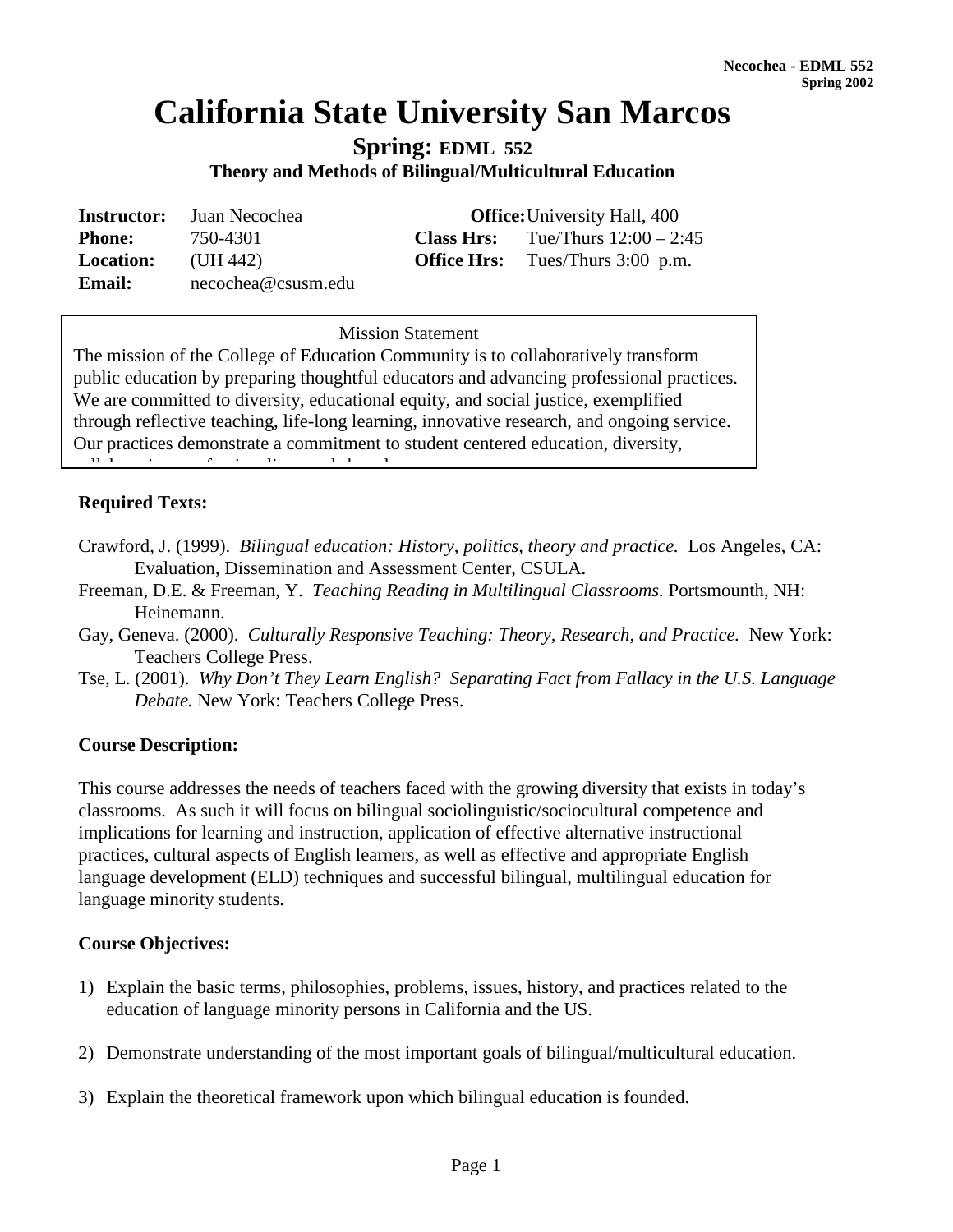- 4) Demonstrate understanding of existing student identification, assessment, and language redesignation requirements for the state of California.
- 5) Explain the connections between bilingual education, English as a second language, English language development, and SDAIE methodologies.
- 6) Demonstrate understanding of the five models of multicultural education and their implications for curriculum, instruction, and educational policy.
- 7) Discuss the meaning of culture, differentiated index, and the necessity for cultural convergence in schools.
- 8) Use confluent education techniques to develop understand of each individual student, create a more just and humane learning environment, and help students in their growth and development as human beings.

#### **Course Requirements:**

All students are expected to participate in class activities and demonstrate reflective thinking and learning both in writing and in class discussions. It is important that students are well prepared for course sessions by completing the readings and assignments scheduled before the class meeting. Unless otherwise negotiated with the instructor, all assignments are to be handed in on the due date. **Assignments not handed-in on due date will lose 10% of possible credit per day.** Assignments should be typed and double-spaced (except for class journal).

#### **Course Requirements**

|                           |               | Attendance/thoughtful participation/facilitation |         | 20 points     |           |           |  |
|---------------------------|---------------|--------------------------------------------------|---------|---------------|-----------|-----------|--|
| Interactive Journal       |               |                                                  |         | 15 points     |           |           |  |
| <b>Lesson Observation</b> |               |                                                  |         | 15 points     |           |           |  |
| <b>SDAIE Unit Plan</b>    |               |                                                  |         | 20 points     |           |           |  |
| Group presentation        |               |                                                  |         | 10 points     |           |           |  |
| Choice Assignment         |               |                                                  |         | 20 points     |           |           |  |
|                           |               |                                                  |         |               |           |           |  |
|                           |               |                                                  |         |               |           |           |  |
| <b>Grading Scale</b>      |               |                                                  |         |               |           |           |  |
| A 100-94                  | $A - 93 - 90$ | $B+89-87$                                        | B 86-84 | $B - 83 - 80$ | $C+79-78$ | $C$ 77-74 |  |

#### **Attendance/Participation/facilitation**

The College of Education has adopted the following attendance policy: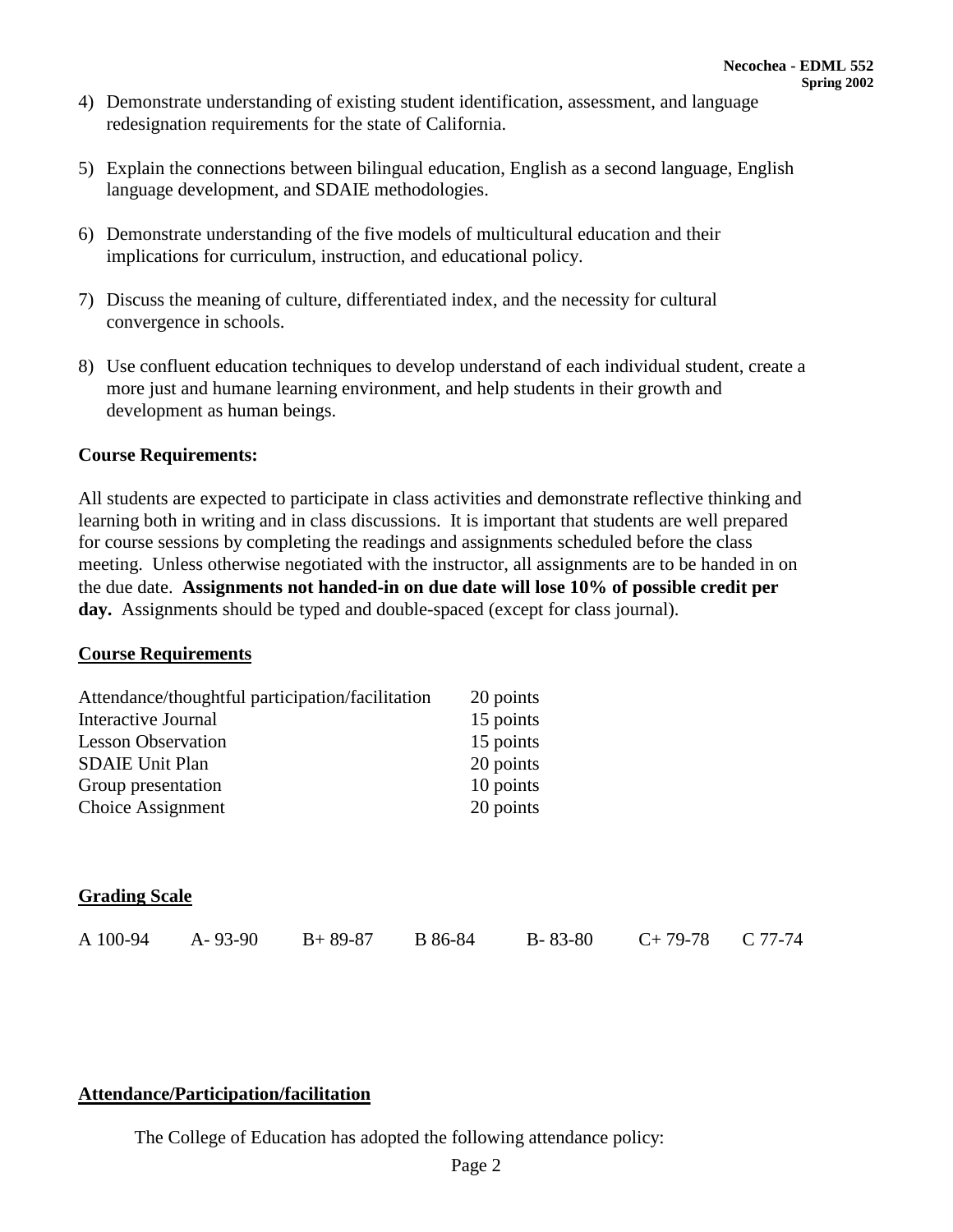*Due to the dynamic and interactive nature of courses in the College of Education, all students are expected to attend all classes and participate actively. At a minimum, students must attend more than 80% of class time, or s/he may not receive a passing grade for the course at the discretion at the instructor. Individual instructors may adopt more stringent attendance requirements. Should the student have extenuating circumstances, s/he should contact the instructor as soon as possible.*

As per COE policy, in order to receive an "A" students may miss no more than one class. Late arrivals or departures will count as half an absence. Please advise instructor at the earliest possible time of extenuating circumstances.

Also, as time permits, students will be selected to facilitate the reading assignments for the session.

**Interactive Journal** For this project, you will need to choose a journal partner in class for an online interactive journal on the first night and exchange email addresses. After each class session, please write an email journal entry reflecting on the following: 1) what the class covered, 2) how the session has informed your practice, 3) what you found most useful about the session, 4) what you found least useful about the session, 5) strengths, weaknesses, areas for improvement, and 6) whatever else comes to mind. Your entry should be about one half page in length. Email the entry to your journal partner, who will then respond to your entry and give you feedback, ideas, suggestions, etc. Your journal partner should email their entry to you and you should provide feedback to that person. For each session, then, you will have one email entry that you wrote and one that you responded to.

# **Due DATES: Entries for Sessions 1-7 due Session 8 {March 1} Complete set of entries due Session 16 {3/29}**

Before the second night of class, email Juan your first night's reflection when you email it to your partner (*[necochea@csusm.edu](mailto:zcline@csusm.edu)*)

**Choice Assignment***:* You may work in groups of up to 4 to complete the choice assignment. You are to select one of the options below:

- a) Interview a bilingual, ESL, or SDAIE teacher who you feel is very successful with English learners. Discuss his/her experiences with English learners, minority parents, and the school. In particular, ask about some effective strategies for classroom teachers dealing with English learners and why these strategies are deemed effective. Ask about how they are viewed by others, particularly other educators and the outside community. Find out what are the rewards and drawbacks in working with English learners. Finally, include your own reactions to the interview, the successes described, the concerns and issues that are faced, and other applicable comments to teachers of English learners.
- b) Write an essay on the bilingual controversy pertinent to Proposition 227. Please present both perspectives on the controversy.
- c) Take a walk through a neighborhood which is different from your own in terms of socio-economic status, ethnicity, and language. Write a reflective essay on your observations.
- d) Visit a biliteracy, two-way immersion, or bilingual program (or classroom). Ask questions about parental involvement; teaching and learning in two languages; curriculum and instruction; staff development provided; materials available; central office support; etc.
- e) Visit a public school in Tijuana and write your reflections/reactions about your visit.
- f) Attend a conference or workshop on teaching English learners. Please write your reflections of what you have learned and how you would apply this new knowledge in your own classrom.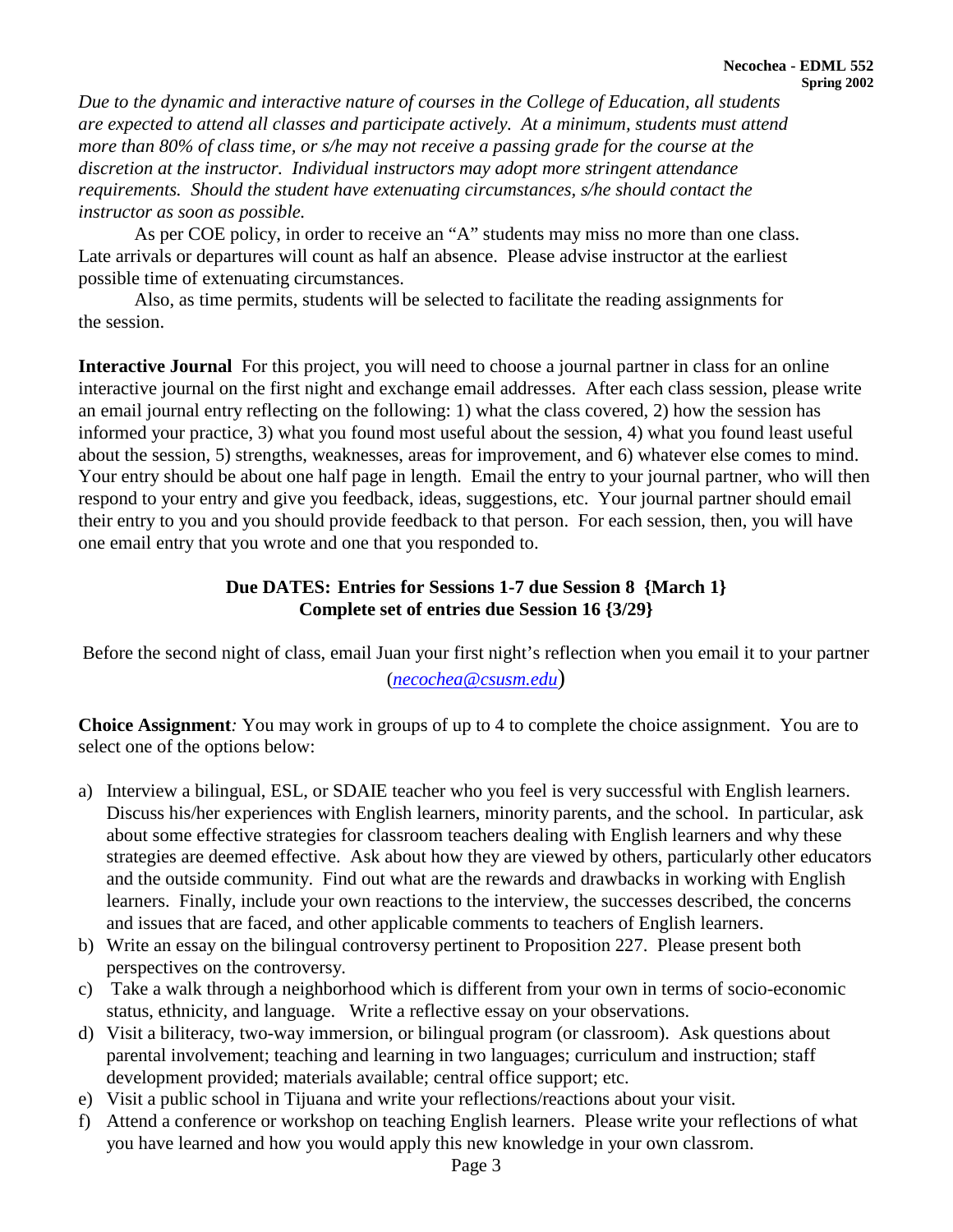g) Negotiate your own assignment with the professor. (Be certain to get approval for the choice assignment from the instructor)

# **Due 3/5**

**Lesson Observation** *-* For this assignment you will observe a lesson for English learners at the school where you will be completing your student teaching. Focus on a student or a group of students participating in the lesson. Collect fieldnotes and anecdotes on what you observe. As you analyze your fieldnotes and observations, it is important that you connect theory, research, and practice to determine the degree of student learning and comprehensible academic input. Also, elaborate on how you would modify the lesson if you were teaching the students by applying what you have learned in class. **Due 3/12**

**SDAIE Unit Plan** - Providing rigorous academic instruction that also facilitates English language acquisition is critical to the academic achievement of English learners. This assignment will provide you with an opportunity to demonstrate ways in which curriculum and instruction, while remaining grade level appropriate, can be modified so that it is comprehensible to English Learners. Some of this assignment will be done in class and thus collaboration is highly encouraged. You will design or adapt a unit of at least three sequential lessons that employ SDAIE methodology. Lesson plans, either a 5 step or "Into, Through and Beyond", should be formulated to meet the needs of English Learners. The final plans should include the criteria listed below. Be certain to provide a reflective evaluation of the lesson plans by addressing the questions below:

- ♦ Does each lesson use visuals, manipulatives, realia, drama and scaffolding techniques that would facilitate understanding?
- ♦ Does each lesson take into consideration the varying English proficiencies of language minority students?
- ♦ Do the lesson strategies incorporate group collaboration, cooperative learning activities, peer assistance, or other work group techniques?
- ♦ Does the unit plan incorporate the culture, lived experiences, and if possible, the language of the students?
- ♦ Is the curriculum reflected in the lessons challenging and not watered down?
- ♦ How are the parents and community integrated into the unit?
- ♦ Does the unit plan include the 7 Intelligences and/or multiple modalites? **Due 3/22**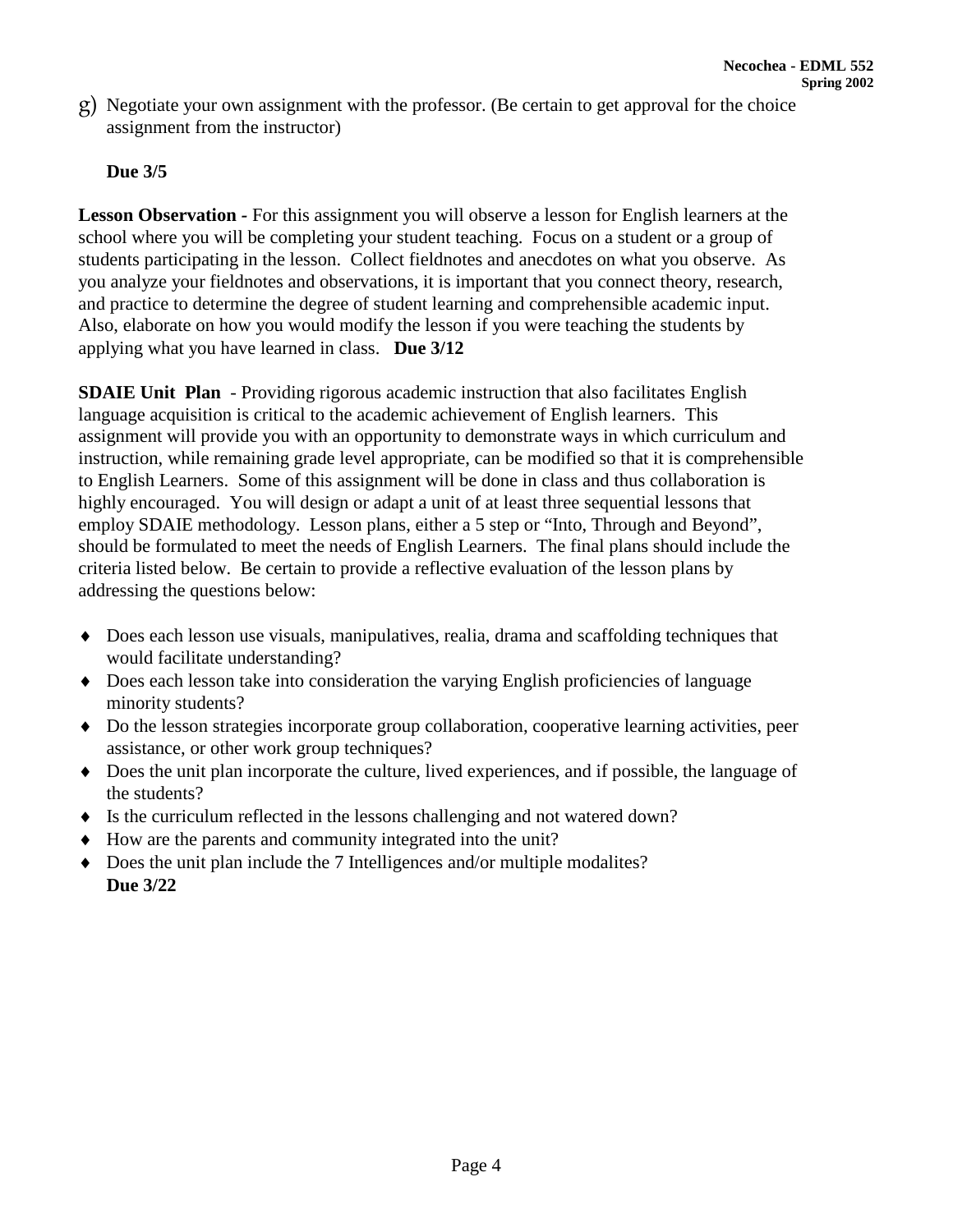# **Course Outline**

| <b>Date</b>        | <b>Topic</b>                                                                                                                                  | <b>Readings</b>                                                             |
|--------------------|-----------------------------------------------------------------------------------------------------------------------------------------------|-----------------------------------------------------------------------------|
| Session 1<br>2/5   | Introduction/course overview<br>"Voices of the Students"<br>"What is Culture--Define it?"                                                     | Gay Introduction, Ch $1 & 2$                                                |
| Session 2<br>2/8   | <b>Different Perspectives</b><br>*Christopher Columbus<br>Historical overview of L2 in the U.S;                                               | Crawford, Ch. 1 & 2                                                         |
| Session 3<br>2/12  | Manifestations of culture;<br>Cultural congruence in instruction<br>*Parents and community                                                    | Crawford, Ch 9, 10.<br>Gay ch. 3 & 4                                        |
| Session 4<br>2/15  | Language and Language Acquisition<br>Stages of 2nd language development                                                                       | TSE ch. 1, 2<br>Crawford ch. 6                                              |
| Session 5<br>2/19  | Theories of L1 and L2 language<br>development: 5 hypotheses                                                                                   | TSE ch. 3 & 4<br>Crawford, Ch 7                                             |
| Session 6<br>2/22  | Sheltered Instruction/SDAIE                                                                                                                   | Crawford ch. 8                                                              |
| Session 7<br>2/26  | Sheltered Instruction/SDAIE                                                                                                                   | Crawford, Ch 3<br>Gay ch. 5 & 6                                             |
| Session 8<br>3/1   | English language acquisition and modern<br>approaches in multilingual settings:<br>Social Interactions & the role of L1 in L2<br>learning     | Freeman $1, 2, \& 3$<br>Due: Interactive Journal (1-7)                      |
| Session 9<br>3/5   | Socio-cultural factors affecting L1 and L2<br>development; application to teaching;                                                           | Gay 7 & 8                                                                   |
| Session 10<br>3/8  | Status of culture/language<br>Foundations of bilingual education:<br>program models                                                           | <b>Due Choice Assignment</b><br>Crawford, Ch 11, 12                         |
| Session 11<br>3/12 | ESL methods--old $&$ new<br>Language structure and use: The systems<br>of language, oral and written discourse,<br>language change            | Crawford, appendix A, B, D<br><b>Due: Lesson Observation</b>                |
| Session 12<br>3/15 | Literacy in the L1; transfer and literacy in<br>L2; Biliteracy<br><b>Student Identification/assessment</b>                                    | Freeman 7 & 8                                                               |
| Session 13<br>3/19 | <b>Content Reading for ELL</b><br>Reading/Literature                                                                                          | Freeman 4, 5, & 6                                                           |
| Session 14<br>3/22 | Language and content area assessment;<br>Writing development in a second<br>language: rubrics, authentic assessments,<br>portfolios, journals | <b>Due: SDAIE Unit</b><br><b>Due: Group Presentation</b><br>Crawford, Ch. 4 |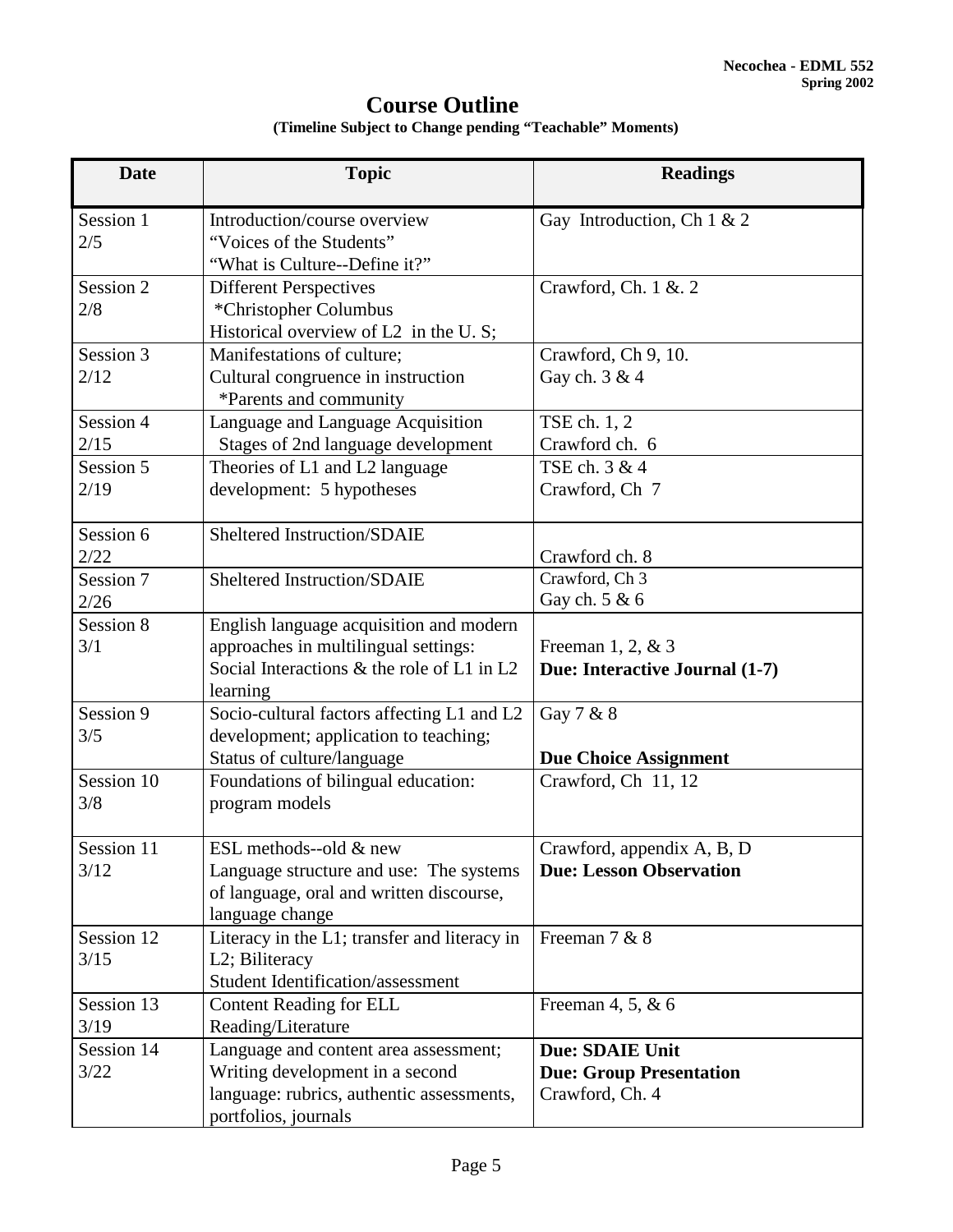|            |                                    | $\sim$ $\sim$ $\sim$ $\sim$     |
|------------|------------------------------------|---------------------------------|
| Session 15 | <b>Empowering English Learners</b> |                                 |
| 3/26       | Politics of Bilingual Education    |                                 |
| Session 16 | Closure                            |                                 |
| 3/29       |                                    | Due: Interactive Journal (1-15) |
|            |                                    |                                 |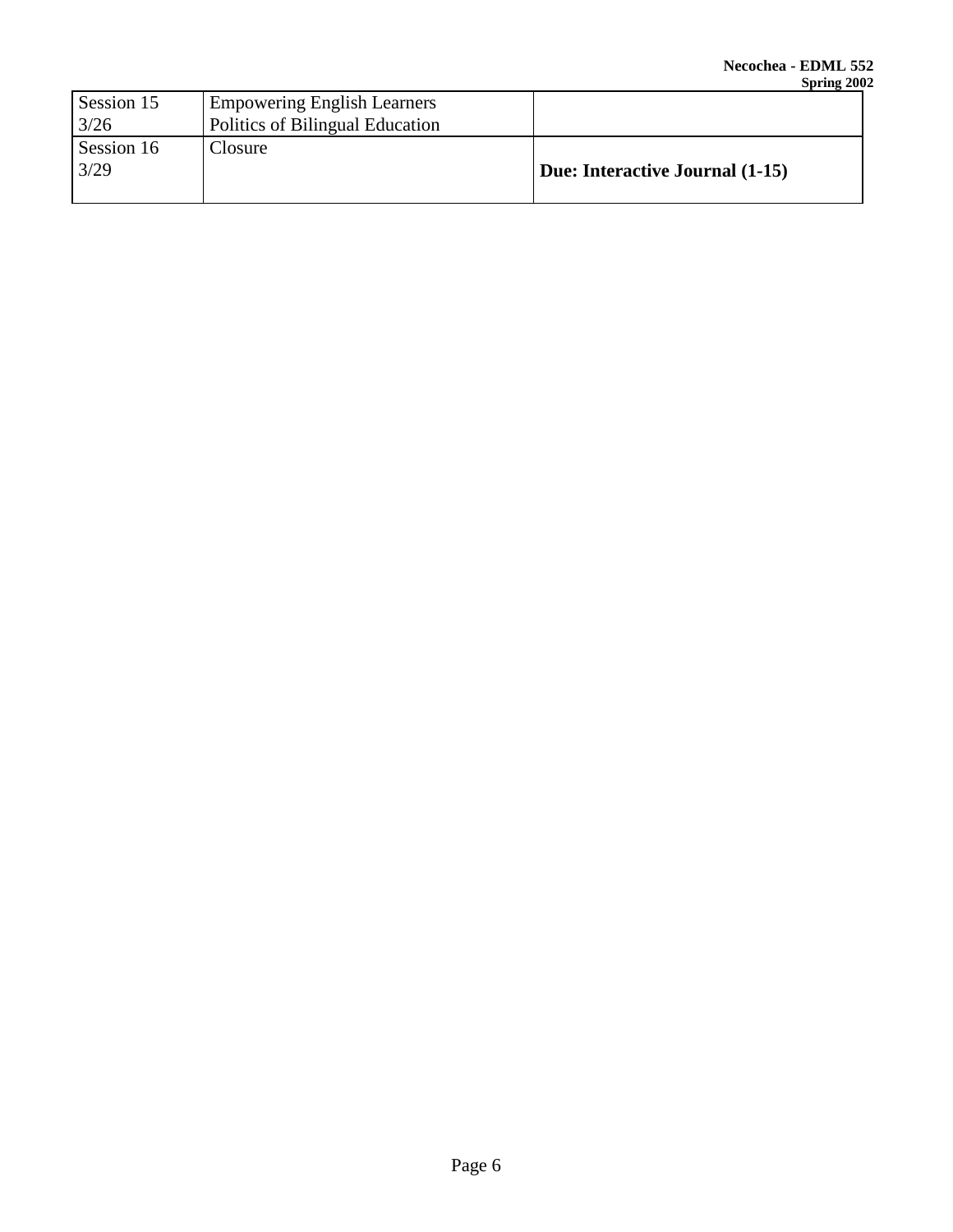**Necochea - EDML 552 Spring 2002 CROSSCULTURAL, LANGUAGE, AND ACADEMIC DEVELOPMENT (CLAD) COMPETENCIES.**

| PART 1:<br><b>LANGUAGE STRUCTURE</b>           | <b>METHODOLOGY</b><br>PART 2:                      | PART 3:                                                                     |
|------------------------------------------------|----------------------------------------------------|-----------------------------------------------------------------------------|
| <b>AND</b>                                     | OF BILINGUAL, ENGLISH                              | <b>CULTURE</b>                                                              |
| FIRST- AND SECOND-LANGUAGE                     | LANGUAGE DEVELOPMENT,                              | <b>AND</b>                                                                  |
| <b>DEVELOPMENT</b>                             | <b>AND</b>                                         | <b>CULTURAL</b>                                                             |
|                                                | <b>CONTENT INSTRUCTION</b>                         | <b>DIVERSITY</b>                                                            |
| I. Language Structure and Use:                 | 2. Theories and Methods of Bilingual               | 3. Definitions of Culture                                                   |
| <b>Universals and Differences</b>              | <b>Education</b>                                   |                                                                             |
| (including the structure of English)           |                                                    |                                                                             |
| A. The sound systems of language               | A. Foundations                                     | A. Definitions of culture                                                   |
| (phonology)                                    |                                                    |                                                                             |
| <b>B.</b> Word formation (morphology)          | <b>B.</b> Organizational models: What works        | <b>B.</b> Perceptions of culture                                            |
|                                                | for whom?                                          |                                                                             |
| C. Syntax                                      | $\overline{\mathbf{C}}$ . Instructional strategies | C. Intragroup differences (e.g.,                                            |
|                                                |                                                    | ethnicity, race, generations, and                                           |
|                                                |                                                    | micro-cultures)                                                             |
| D. Word meaning (semantics)                    | II. Theories and Methods for                       | D. Physical geography and its                                               |
|                                                | <b>Instruction In and Through English</b>          | effects on culture                                                          |
|                                                | A. Teacher delivery for both English               |                                                                             |
| E. Language in context                         | language development and content                   | E. Cultural congruence                                                      |
|                                                | instruction                                        |                                                                             |
| F. Written discourse                           | B. Approaches with a focus on English              | II. Manifestations of Culture:                                              |
|                                                | language development                               | <b>Learning About Students</b>                                              |
| G. Oral discourse                              | C. Approaches with a focus on content              | A. What teachers should learn about                                         |
|                                                | area instruction (specially designed               | their students                                                              |
|                                                | academic instruction delivered in                  |                                                                             |
|                                                | English)                                           |                                                                             |
| H. Nonverbal communication                     | D. Working with paraprofessionals                  | <b>B.</b> How teachers can learn about their                                |
|                                                |                                                    | students                                                                    |
| II. Theories and Factors in First- and         | <b>III.</b> Language and Content Area              | C.How teachers can use what they                                            |
| <b>Second-Language Development</b>             | <b>Assessment</b>                                  | learn about their students                                                  |
|                                                |                                                    |                                                                             |
|                                                |                                                    | (culturally responsive pedagogy)                                            |
| A. Historical and current theories and models  |                                                    |                                                                             |
| of language analysis that have                 | A. Purpose                                         | <b>Contact</b>                                                              |
| implications for second-language               |                                                    |                                                                             |
| development and pedagogy                       |                                                    |                                                                             |
| B. Psychological factors affecting first- and  | <b>B.</b> Methods                                  | A. Concepts of cultural contact                                             |
| second-language development                    |                                                    |                                                                             |
| C. Socio-cultural factors affecting first- and | C. State mandates                                  | B. Stages of individual cultural                                            |
| second-language development                    |                                                    | contact                                                                     |
| D. Pedagogical factors affecting first- and    | D. Limitations of assessment                       | C. The dynamics of prejudice                                                |
| second-language development                    |                                                    |                                                                             |
| E. Political factors affecting first- and      | E. Technical concepts                              | D. Strategies for conflict resolution                                       |
| second-language development                    |                                                    |                                                                             |
|                                                |                                                    |                                                                             |
|                                                |                                                    | Diversity in $\mathbf{I} \mathbf{I} \mathbf{S}$ and $\mathbf{A} \mathbf{A}$ |

 **Diversity in U.S. and CA.**

**A.** Historical perspectives

**B.** Demography